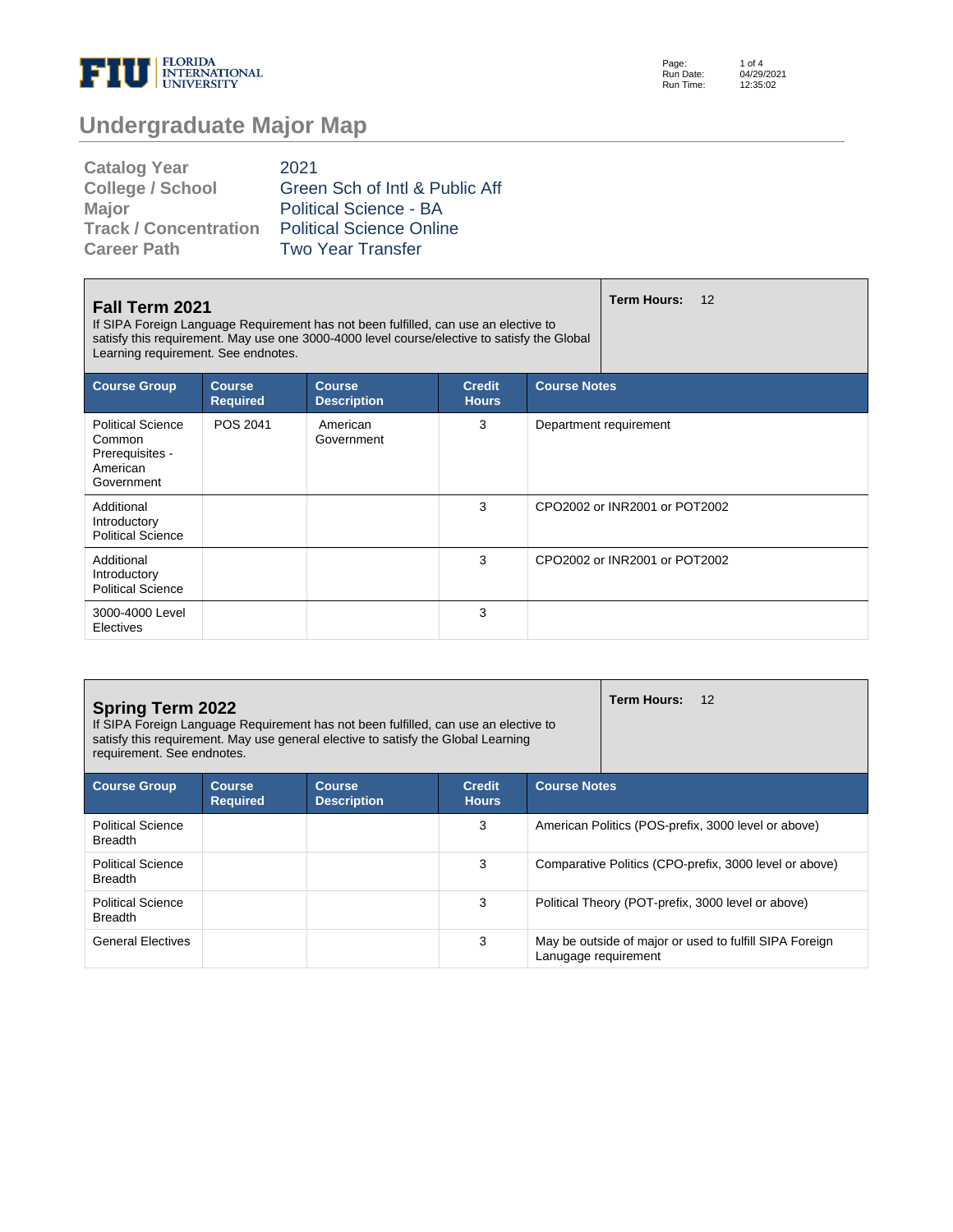

| <b>Undergraduate Major Map</b> |  |  |
|--------------------------------|--|--|
|--------------------------------|--|--|

| <b>Summer Term 2022</b><br>Use this Semester to catch up on coursework if necessary.<br>If SIPA Foreign Language Requirement has not been fulfilled, can use an elective to<br>satisfy this requirement. May use one 3000-4000 level course/elective to satisfy the Global<br>Learning requirement. See endnotes. |                                  |                                     |                               | Term Hours: 6       |  |  |
|-------------------------------------------------------------------------------------------------------------------------------------------------------------------------------------------------------------------------------------------------------------------------------------------------------------------|----------------------------------|-------------------------------------|-------------------------------|---------------------|--|--|
| <b>Course Group</b>                                                                                                                                                                                                                                                                                               | <b>Course</b><br><b>Required</b> | <b>Course</b><br><b>Description</b> | <b>Credit</b><br><b>Hours</b> | <b>Course Notes</b> |  |  |
| 3000-4000 Level<br>Electives                                                                                                                                                                                                                                                                                      |                                  |                                     | 3                             |                     |  |  |
| 3000-4000 Level<br>Electives                                                                                                                                                                                                                                                                                      |                                  |                                     | 3                             |                     |  |  |

| Fall Term 2022<br>Apply for Spring Graduation<br>Learning requirement. See endnotes. |                                  | If SIPA Foreign Language Requirement has not been fulfilled, can use an elective to<br>satisfy this requirement. May use one 3000-4000 level course/elective to satisfy the Global |                               | <b>Term Hours:</b><br>15                                 |  |
|--------------------------------------------------------------------------------------|----------------------------------|------------------------------------------------------------------------------------------------------------------------------------------------------------------------------------|-------------------------------|----------------------------------------------------------|--|
| <b>Course Group</b>                                                                  | <b>Course</b><br><b>Required</b> | <b>Course</b><br><b>Description</b>                                                                                                                                                | <b>Credit</b><br><b>Hours</b> | <b>Course Notes</b>                                      |  |
| <b>Political Science</b><br><b>Breadth</b>                                           |                                  |                                                                                                                                                                                    | 3                             | Political Theory (POT-prefix, 3000 level or above)       |  |
| <b>Political Science</b><br><b>Breadth</b>                                           |                                  |                                                                                                                                                                                    | 3                             | Comparative Politics (CPO-prefix, 3000 level or above)   |  |
| <b>Political Science</b><br><b>Breadth</b>                                           |                                  |                                                                                                                                                                                    | 3                             | International Politics (INR-prefix, 3000 level or above) |  |
| <b>Political Science</b><br><b>Breadth</b>                                           |                                  |                                                                                                                                                                                    | 3                             | American Politics (POS-prefix, 3000 level or above)      |  |
| 3000-4000 Level<br>Electives                                                         |                                  |                                                                                                                                                                                    | 3                             |                                                          |  |

| <b>Spring Term 2023</b><br>If SIPA Foreign Language Requirement has not been fulfilled, can use an elective to<br>satisfy this requirement. May use one 3000-4000 level course/elective to satisfy the Global<br>Learning requirement. See endnotes. |                                  | <b>Term Hours:</b><br>15            |                               |                                                                      |  |
|------------------------------------------------------------------------------------------------------------------------------------------------------------------------------------------------------------------------------------------------------|----------------------------------|-------------------------------------|-------------------------------|----------------------------------------------------------------------|--|
| <b>Course Group</b>                                                                                                                                                                                                                                  | <b>Course</b><br><b>Required</b> | <b>Course</b><br><b>Description</b> | <b>Credit</b><br><b>Hours</b> | <b>Course Notes</b>                                                  |  |
| <b>Political Science</b><br><b>Breadth</b>                                                                                                                                                                                                           |                                  |                                     | 3                             | International Politics (INR-prefix, 3000 level or above)             |  |
| <b>Political Science</b><br>3000-4000 Level<br><b>Electives</b>                                                                                                                                                                                      |                                  |                                     | 3                             | Any departmental prefix (POS, CPO, INR, POT), 3000<br>level or above |  |
| <b>Political Science</b><br>3000-4000 Level<br><b>Electives</b>                                                                                                                                                                                      |                                  |                                     | 3                             | Any departmental prefix (POS, CPO, INR, POT), 3000<br>level or above |  |
| 3000-4000 Level<br><b>Electives</b>                                                                                                                                                                                                                  |                                  |                                     | 3                             |                                                                      |  |
| 3000-4000 Level<br><b>Electives</b>                                                                                                                                                                                                                  |                                  |                                     | 3                             |                                                                      |  |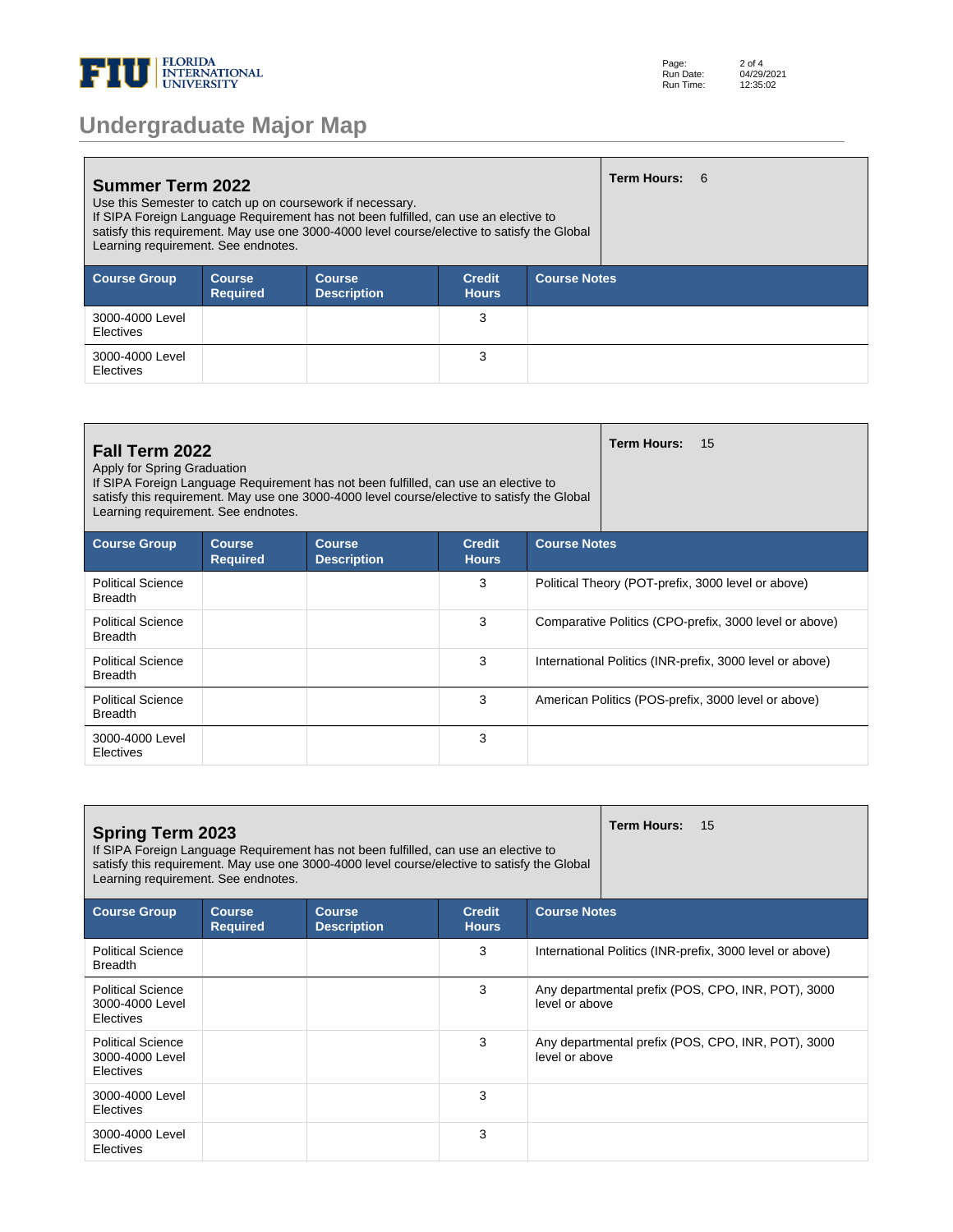

## **Undergraduate Major Map**

| <b>Summer Term 2023</b><br>Use this Semester to catch up on coursework if necessary. |  |
|--------------------------------------------------------------------------------------|--|
|--------------------------------------------------------------------------------------|--|

## **General Requirements**

Prerequisites for major:

- Should satisfy Foreign Language Requirement before transferring

\*Critical Indicator is the minimum grade indicated in specific courses to demonstrate proficiency and progress in major. Earning less than the minimum grade is a trigger for a conversation with advisor.\*

## GENERAL UNIVERSITY REQUIREMENTS

Transfer students are assumed to have completed an Associate of Arts Degree from a Florida Public Institution or satisfied completed 60 credits and the University Core Curriculum Requirements.

In addition, the following courses are required of incoming transfer students:

Global Learning Requirement for Transfers: Transfers entering FIU Fall 2011 or later are required to take two Global Learning Courses.

Those who meet the University Core Curriculum Requirements prior to entering FIU

-Two Global Learning Discipline Specific Courses (One of the two may be a Global Learning Foundation Course chosen in consultation with your advisor)

Those who do not meet the University Core Curriculum Requirements prior to entering FIU

- One Global Learning Foundation Course (from the University Core Curriculum)
- One Global Learning Discipline-Specific Course

Transfer courses may not be used to meet the FIU Global Learning Requirement. For a list of Global Learning courses: http://goglobal.fiu.edu

Steven J. Green School of International and Public Affairs: Selected Requirements

2 Year Plan assumes student has completed an Associate of Arts degree from a Florida Public Institution as well as the SIPA foreign language.

Foreign Language Requirement: Students must demonstrate competency in a foreign language or in American Sign Language at the level of the second semester of a college language sequence. You may be able to satisfy this requirement with AP, CLEP Exam, or other credit. Contact your advisor.

Grades: Students must earn a grade of """"C"""" or higher in all courses required for the major. A grade of """"C- """" or lower is not acceptable in any required course.

This document only lists SELECTED requirements. See your Panther Degree Audit for a full list of SIPA and major requirements at http://my.fiu.edu